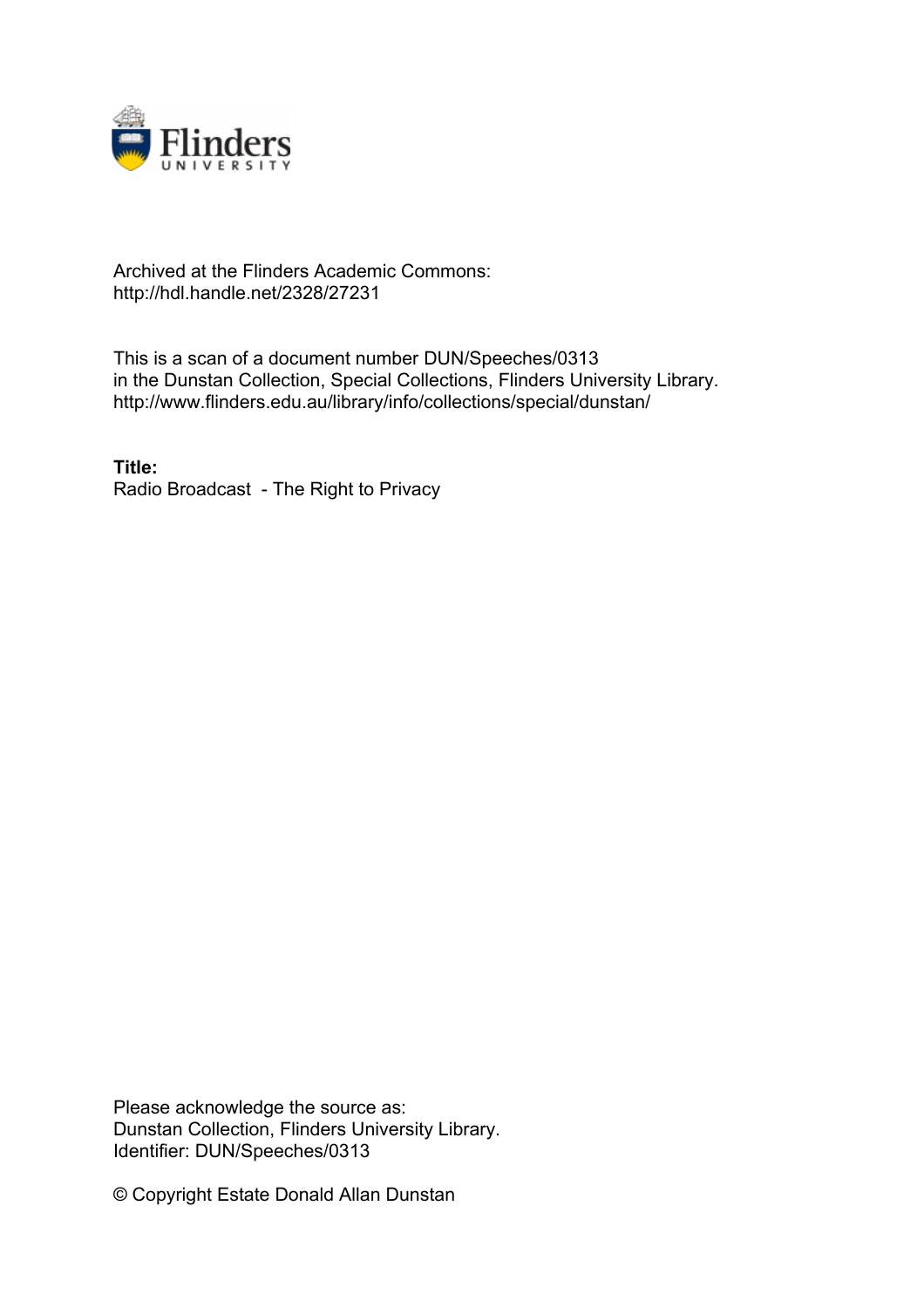THE RIGHT TO PRIVACY Don Dunstan BROADCAST FROM 5KA, 7.00 P.M., 18th FEBRUARY, 1969 70

I think all South Australians should be pleased with the news that the Attorney General, Mr Millhouse, has announced that the South Australian Government is considering legislation to control the use of eaves-dropping devices. It's not the-first time they've had the matter before them of course - last August the Labotr Party introduced a bill in the House of Assembly designed to defend the right of ' privacy for all in this area. The  $b^{\dagger}_{w}b^{\dagger}_{r}c_{w}$  was rejected by the Government for a variety of what  $\bullet$  to my mind/highly contentious and even dangerous reasons, and the good thing about the weintroduction will no that this important matter will again receive public attention.

31.3 i

 $\sigma_{\rm{eff}}$ 

The point about listening and viewing devices is that they strike at the heart of what until recently has been considered your and my private lives. It has be always the tradition of English countries that a man's 'home is his castle and that there he is entitled to peace and quiet and the privacy which allows him to speak without fear of being overheard or having his acts or speech publicised. Until today these rights were protected by the laws of trespass, but with the development of new technologies, the privacy which the law previously granted is no longer capable of protection by the law of trestpass.

I think I will quote here from a speech recently made by a distinquished Australian lawyer,. Professor Zelman Cowan. He said the following: "No place is safe from the electronic eaves-dropper the bed chamber, the toilet, the telephone, even wafer-thin transmitters can be sewn into clothing and magnetic trasmitters attached to the underneath of vehicles, enabling the whereabouts of the car to be tracked at all times.... The 'bugs.' may be inches deep in walls, in . mattresses, or in cars, and can remain in operation for as long as two y years without repairing or servicing. An electronic device can be beamed on a window from the street outside, and conversations from inside the room picked up quite clearly ..." And so on. Professor Cowan also said that a developing horror comes with telemetry: radio pills swallowed unknowingly can turn the victim into a human transmitter and he can be tracked wherever he goes...

Clearly here is an area which needs urgent and continuing legislative attention in Australia. The Congress of the United States of America has passed an Act restricting the use or possession of aural surveillance devices. And the State of Victoria has passed its Listening Devices Act of 1969, which restricts the use of such devices. In the Labotr Party we don't think either bill goes far enough. If listening and ural surveillance devices are readily available and their  $\blacksquare$  possession is widepread, there is little hope of controllingtheir use, since from their very nature the user avoids detection.<br>Dunstan Collection, Special Collections, Flinders University Library!